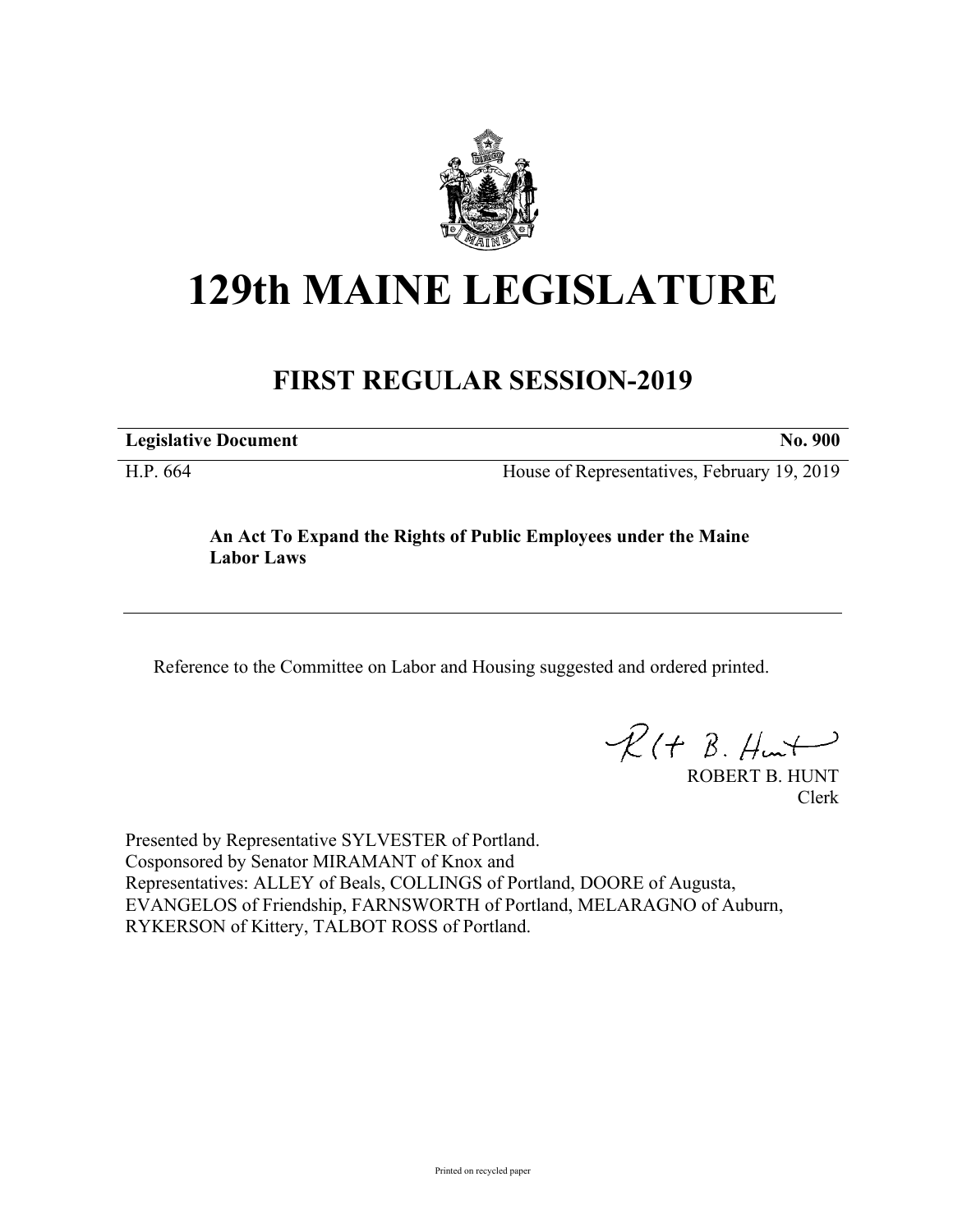**Be it enacted by the People of the State of Maine as follows: Sec. 1. 26 MRSA §964, sub-§2,** as enacted by PL 1969, c. 424, §1, is amended to read: **2. Public employee prohibitions.** Public Except as provided under section 964-B, public employees, public employee organizations, their agents, members and bargaining agents are prohibited from: A. Interfering with, restraining or coercing employees in the exercise of the rights guaranteed in section 963 or a public employer in the selection of his the public employer's representative for purposes of collective bargaining or the adjustment of grievances; B. Refusing to bargain collectively with a public employer as required by section 965; or C. Engaging in: (1) A work stoppage; (2) A slowdown; (3) A strike; or (4) The blacklisting of any public employer for the purpose of preventing it the public employer from filling employee vacancies. **Sec. 2. 26 MRSA §964-B** is enacted to read: **§964-B. Authorized strikes 1. Authorization to engage in a strike.** A public employee, except for an employee whose duties include protecting public safety, a public employee organization, an agent of a public employee or public employee organization, a member of a public employee organization or a bargaining agent of a public employee or public employee organization may engage in a strike and a public employee organization may authorize a strike of the members of the organization pursuant to the following procedures: A. The membership of a public employee organization or unit of a public employee organization that is affected by the issue for which the strike is called must conduct a vote of a majority of members; B. Upon an affirmative vote in paragraph A, the public employee organization or unit of the public employee organization shall deliver to the public employer of the employees voting to strike or the employer's agent a notice of the intent to strike and state the date upon which the strike will begin and the date upon which the strike will end; and C. The public employee organization or unit of the public employee organization sending notice of a strike or public employer receiving notice of a strike under paragraph B may call for emergency bargaining within 3 days prior to the date upon which the strike is intended to start.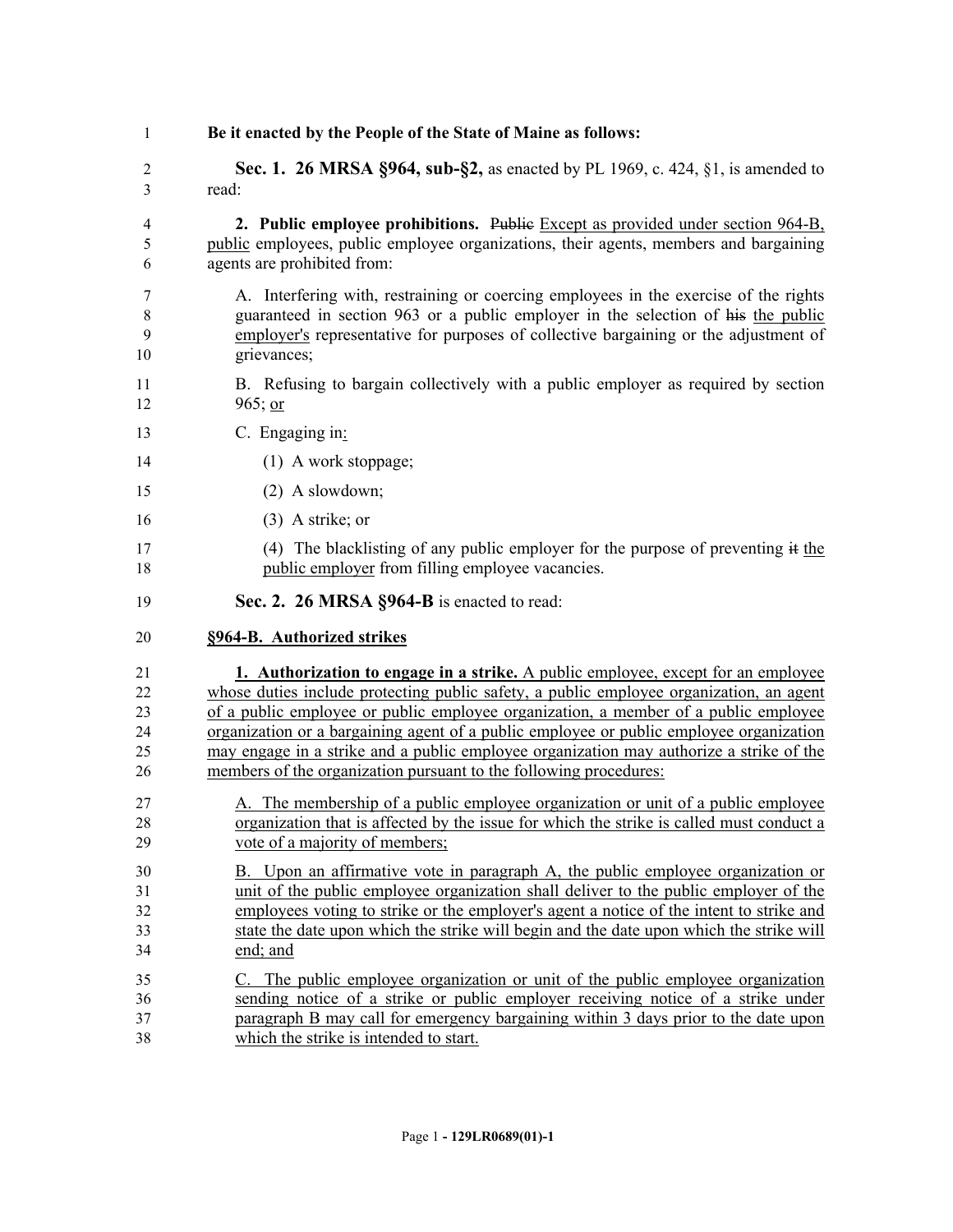- **Sec. 3. 26 MRSA §979-C, sub-§2,** as amended by PL 1997, c. 741, §5 and affected by §12, is further amended to read:
- **2. State and legislative employee prohibitions.** State Except as provided under section 979-T, state and legislative employees, employee organizations, their agents, members and bargaining agents are prohibited from:
- A. Interfering with, restraining or coercing employees in the exercise of the rights guaranteed in section 979-B or the public employer in the selection of its the public employer's representative for purposes of collective bargaining or the adjustment of grievances;
- B. Refusing to bargain collectively with the public employer as required by section 979-D; or
- C. Engaging in:
- 13 (1) A work stoppage;
- (2) A slowdown;
- (3) A strike; or
- (4) The blacklisting of the public employer for the purpose of preventing it the public employer from filling employee vacancies.
- **Sec. 4. 26 MRSA §979-T** is enacted to read:

#### **§979-T. Authorized strikes**

 **1. Authorization to engage in a strike.** A state or legislative employee, except for an employee whose duties include protecting public safety, a state or legislative employee organization, an agent of a state or legislative employee or state or legislative employee organization, a member of a state or legislative employee organization or a bargaining 24 agent of a state or legislative employee or state or legislative employee organization may engage in a strike and a state or legislative employee organization may authorize a strike of the members of the organization pursuant to the following procedures:

- A. The membership of a state or legislative employee organization or unit of a state or legislative employee organization that is affected by the issue for which the strike is called must conduct a vote of a majority of members;
- B. Upon an affirmative vote in paragraph A, the state or legislative employee organization or unit of the state or legislative employee organization shall deliver to the state or legislative employer of the employees voting to strike in paragraph A or the employer's agent a notice of the intent to strike and state the date upon which the strike will begin and the date upon which the strike will end; and
- C. The state or legislative employee organization or unit of the state or legislative employee organization sending notice of a strike or state or legislative employer receiving notice of a strike under paragraph B may call for emergency bargaining within 3 days prior to the date upon which the strike is intended to start.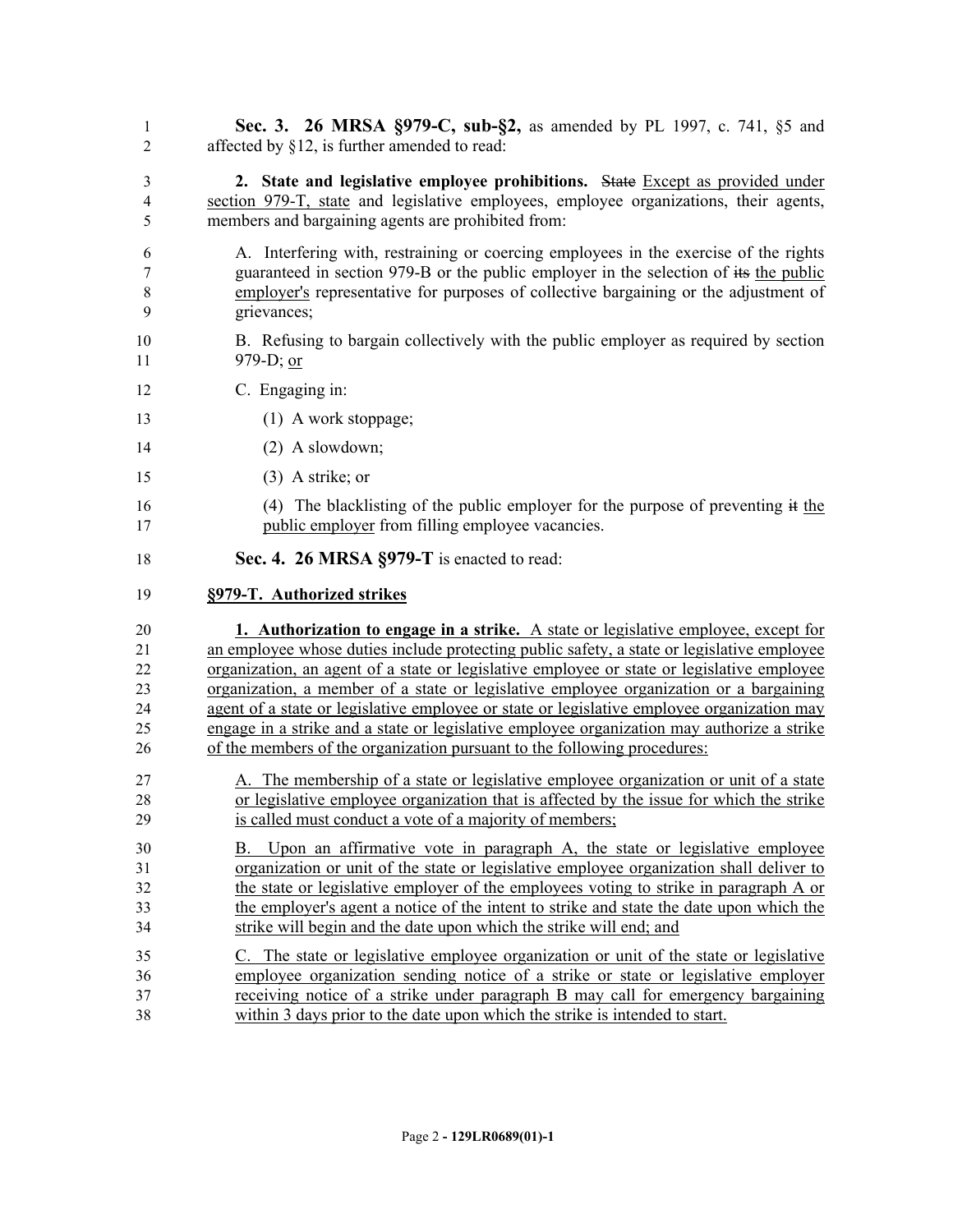**Sec. 5. 26 MRSA §1027, sub-§2,** as amended by PL 1989, c. 443, §72 and PL 2003, c. 20, Pt. OO, §2 and affected by §4, is further amended to read:

 **2. University, academy, community colleges; prohibitions.** University Except as provided under section 1027-A, university employees, university employee organizations, their agents, members and bargaining agents; academy employees, academy employee organizations, their agents, members and bargaining agents; and community college employees, community college employee organizations, their agents, members and bargaining agents are prohibited from:

- A. Interfering with, restraining or coercing employees in the exercise of the rights guaranteed in section 1023 or the university, academy and community colleges in the selection of their representatives for the purposes of collective bargaining or the adjustment of grievances;
- B. Refusing to bargain collectively with the university, academy and community 14 colleges as required by section 1026; and or
- C. Engaging in:
- (1) A work stoppage, slowdown or strike; and
- (2) The blacklisting of the university, academy or community colleges for the purpose of preventing them from filling employee vacancies.
- **Sec. 6. 26 MRSA §1027-A** is enacted to read:

### **§1027-A. Authorized strikes**

 **1. Authorization to engage in a strike.** A university, academy or community college employee, except for an employee whose duties include protecting public safety; a university, academy or community college employee organization; an agent of a university, academy or community college employee or a university, academy or community college employee organization; a member of a university, academy or community college employee organization; or a bargaining agent of a university, academy or community college employee or university, academy or community college employee organization may engage in a strike and a university, academy or community college employee organization may authorize a strike of the members of the organization pursuant to the following procedures:

- A. The membership of a university, academy or community college employee organization or unit of a university, academy or community college employee organization that is affected by the issue for which the strike is called must conduct a vote of a majority of members;
- B. Upon an affirmative vote in paragraph A, the university, academy or community college employee organization or unit of the university, academy or community college employee organization shall deliver to the university, academy or community college employer of the employees voting to strike in paragraph A or the employer's agent a notice of the intent to strike and state the date upon which the strike will begin and the date upon which the strike will end; and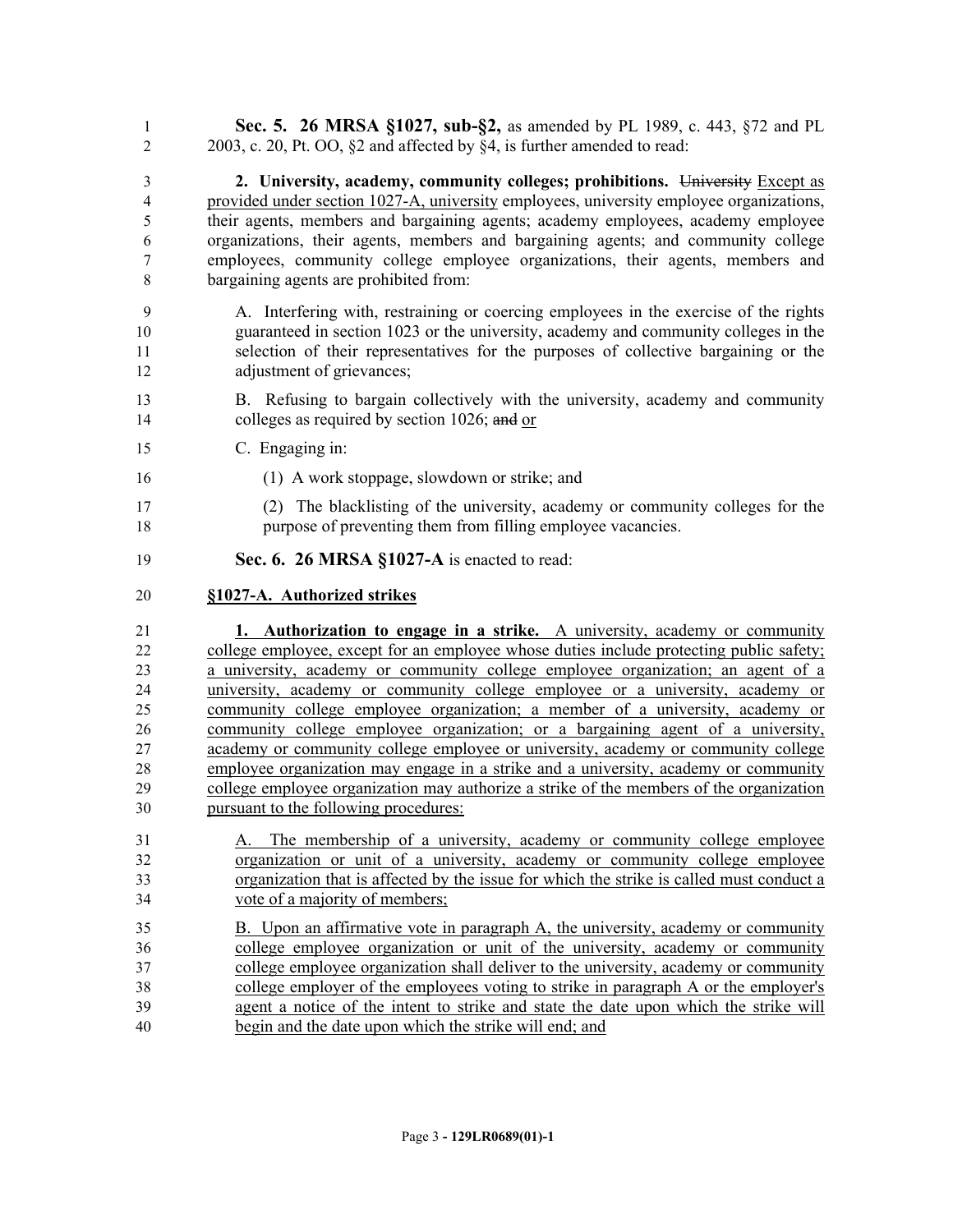| 1              | C. The university, academy or community college employee organization or unit of          |
|----------------|-------------------------------------------------------------------------------------------|
| $\overline{2}$ | the university, academy or community college employee organization sending notice         |
| 3              | of a strike or university, academy or community college employer receiving notice of      |
| 4              | a strike under paragraph B may call for emergency bargaining within 3 days prior to       |
| 5              | the date upon which the strike is intended to start.                                      |
| 6              | Sec. 7. 26 MRSA §1284, sub-§2, as enacted by PL 1983, c. 702, is amended to               |
| 7              | read:                                                                                     |
| 8              | 2. Judicial employee prohibitions. Judicial Except as provided under section              |
| 9              | 1284-B, judicial employees, judicial employee organizations, their agents, members and    |
| 10             | bargaining agents are prohibited from:                                                    |
| 11             | A. Interfering with, restraining or coercing employees in the exercise of the rights      |
| 12             | guaranteed in section 1283 or the public employer in the selection of its                 |
| 13             | representative for purposes of collective bargaining or the adjustment of grievances;     |
| 14             | B. Refusing to bargain collectively with the public employer, as required by section      |
| 15             | $1285$ ; or                                                                               |
| 16             | C. Engaging in:                                                                           |
| 17             | $(1)$ A work stoppage;                                                                    |
| 18             | $(2)$ A slowdown;                                                                         |
| 19             | $(3)$ A strike; or                                                                        |
| 20             | (4) The blacklisting of the public employer for the purpose of preventing it the          |
| 21             | public employer from filling employee vacancies.                                          |
| 22             | Sec. 8. 26 MRSA §1284-B is enacted to read:                                               |
| 23             | §1284-B. Authorized strikes                                                               |
| 24             | 1. Authorization to engage in a strike. A judicial employee, except for an                |
| 25             | employee whose duties include protecting public safety, a judicial employee organization, |
| 26             | an agent of a judicial employee or judicial employee organization, a member of a judicial |
| 27             | employee orgaization or a bargaining agent of a judicial employee or judicial employee    |
| 28             | organization may engage in a strike pursuant to the following procedures:                 |
| 29             | A. The membership of a judicial employee organization or unit of a judicial               |
| 30             | employee organization that is affected by the issue for which the strike is called must   |
| 31             | conduct a vote of a majority of members;                                                  |
| 32             | B. Upon an affirmative vote in paragraph A, the judicial employee organization or         |
| 33             | unit of the judicial employee organization shall deliver to the judicial employer of the  |
| 34             | employees voting to strike in paragraph A or the employer's agent a notice of the         |
| 35             | intent to strike and state the date upon which the strike will begin and the date upon    |
| 36             | which the strike will end; and                                                            |
| 37             | C. The judicial employee organization or unit of the judicial employee organization       |
| 38             | sending notice of a strike or judicial employer receiving notice of a strike under        |